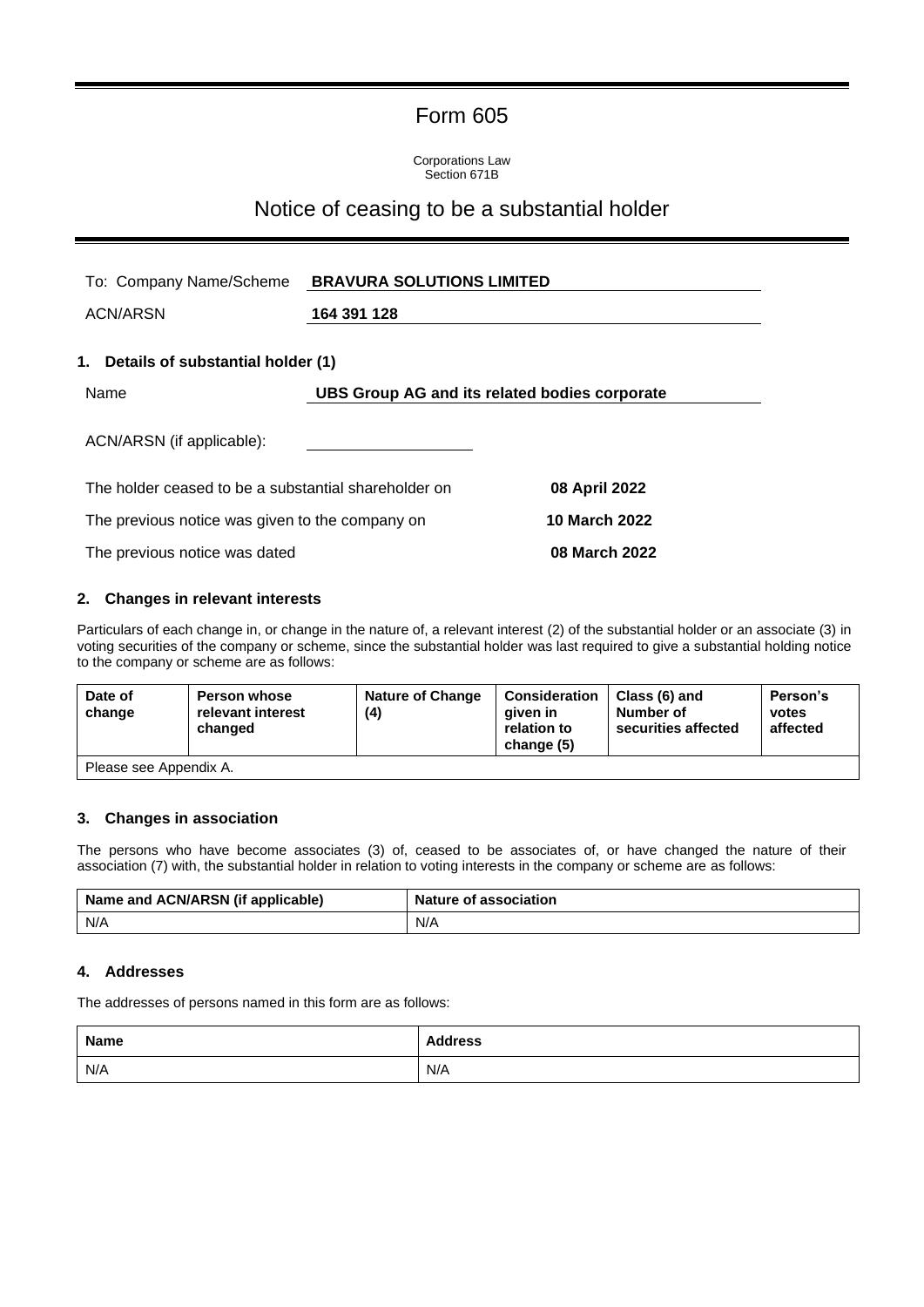#### **SIGNATURE**

|            | Print Name: Andrew Costley | Capacity: | Authorised signatory |
|------------|----------------------------|-----------|----------------------|
| Sign Here: | $\Lambda$ . Cost           | Date:     | 12 April 2022        |
|            |                            |           |                      |
|            | Print Name: Florian Naef   | Capacity: | Authorised signatory |
| Sign Here: |                            | Date:     | 12 April 2022        |
|            |                            |           |                      |

Contact details for this notice:

Andrew Costley Group Compliance, Regulatory & Governance (T) + 852 3712 3707 ---------------------------------------------------------------

---------------------------------------------------------------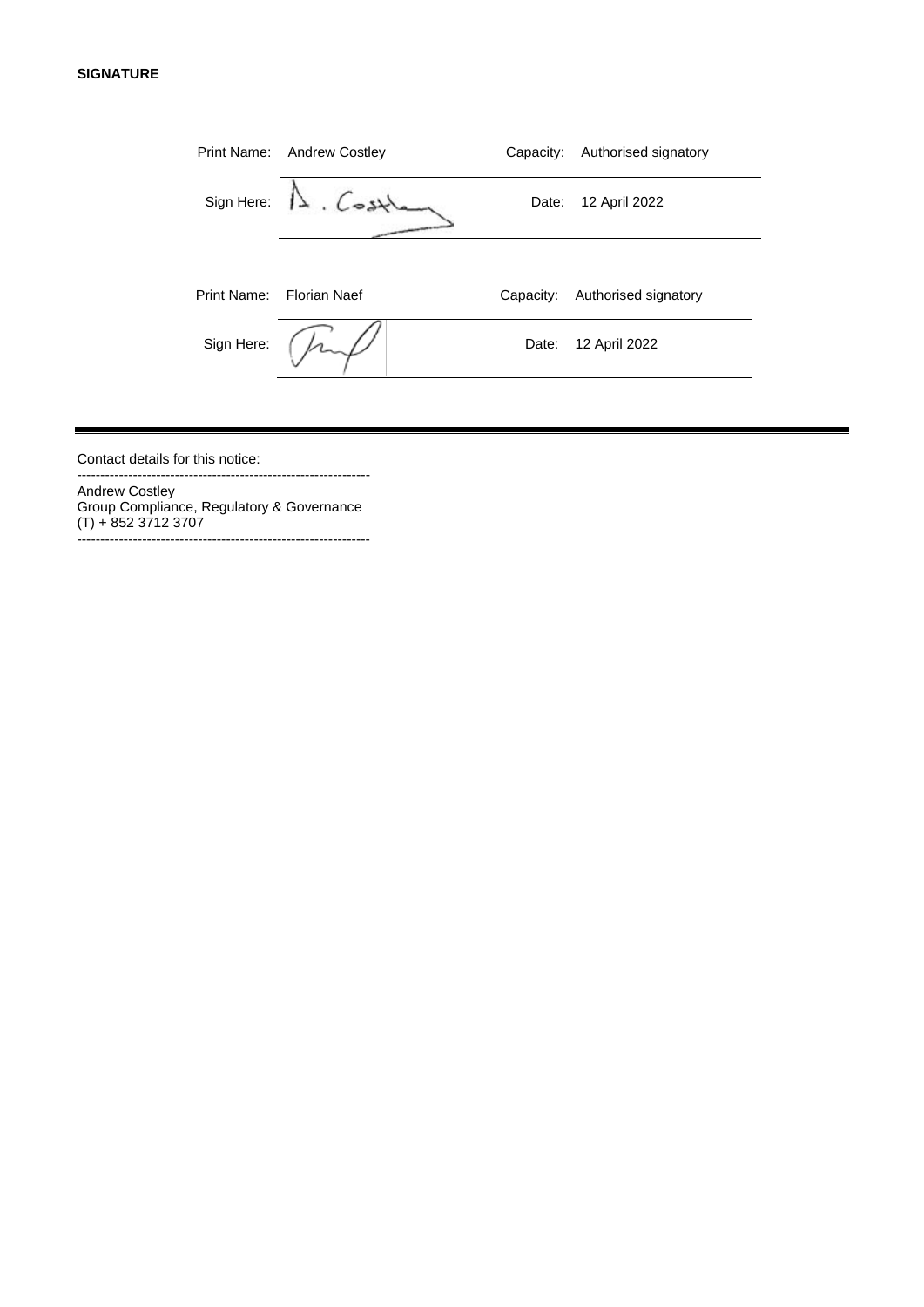|                   |                                           |                         |                                                     |                             | <b>BVS - Appendix A</b> |  |
|-------------------|-------------------------------------------|-------------------------|-----------------------------------------------------|-----------------------------|-------------------------|--|
| Date of<br>change | Person whose relevant interest<br>:hanged | <b>Nature of Change</b> | <b>Consideration given in</b><br>relation to change | <b>Number of securities</b> | Class                   |  |
| 09-Mar-22         | UBS Securities Australia Ltd              | Buy                     | 84,045                                              | 53,079                      | Ordinary                |  |
| 09-Mar-22         | UBS Securities Australia Ltd              | Sell                    | 80,253                                              | (50, 806)                   | Ordinary                |  |
| 09-Mar-22         | UBS Securities Australia Ltd              | Sell                    | 6,260                                               |                             | (4,018) Ordinary        |  |
| 09-Mar-22         | UBS Securities Australia Ltd              | Buy                     | 23 447                                              |                             | 14,818 Ordinary         |  |
| 09-Mar-22         | UBS Securities Australia Ltd              | Buy                     | 79,847                                              |                             | 50,536 Ordinary         |  |
| 09-Mar-22         | UBS Securities Australia Ltd              | Sell                    | 61,858                                              | (39.280)                    | Ordinary                |  |
| 09-Mar-22         | UBS Securities Australia Ltd              | Sell                    | 30,406                                              | (19, 545)                   | Ordinary                |  |
| 09-Mar-22         | UBS Securities Australia Ltd              | <b>B</b> u              | 399 40 <sup>6</sup>                                 | 252.500                     | Ordinary                |  |
| 09-Mar-22         | UBS Securities Australia Ltd              | Sell                    | 414,866                                             | (262, 043)                  | Ordinary                |  |
| 09-Mar-22         | UBS Securities Australia Ltd              | Sell                    | 105.749                                             | (66.955)                    | Ordinary                |  |
| 09-Mar-22         | JBS Securities Australia Ltd              | Buy                     | 1,160                                               | 734                         | Ordinary                |  |
| 09-Mar-22         | JBS Securities Australia Ltd              | Buy                     | 1,058                                               | 672                         | Ordinary                |  |
| 09-Mar-22         | UBS Securities Australia Ltd              | Buy                     | 884                                                 | 556                         | Ordinary                |  |
| 09-Mar-22         | JBS Securities Australia Ltd              | Buy                     | 2,424                                               | 1,519                       | Ordinary                |  |
| 09-Mar-22         | JBS Securities Australia Ltd              | Buy                     | 3.134                                               | 1.965                       | Ordinary                |  |
|                   |                                           |                         | 523                                                 |                             |                         |  |
| 09-Mar-22         | JBS Securities Australia Ltd              | Buy                     |                                                     | 331                         | Ordinary                |  |
| 09-Mar-22         | JBS Securities Australia Ltd              | Buy                     | 3.014                                               | 1.913                       | Ordinary                |  |
| 09-Mar-22         | JBS Securities Australia Ltd              | Buy                     | 10,083                                              | 6,353                       | Ordinary                |  |
| 09-Mar-22         | UBS Securities Australia Ltd              | Sell                    | 9,133                                               | (5,802)                     | Ordinary                |  |
| 09-Mar-22         | UBS Securities Australia Ltd              | Buy                     | 25,063                                              |                             | 15,894 Ordinary         |  |
| 09-Mar-22         | UBS Securities Australia Ltd              | Sell                    | 14                                                  |                             | (9) Ordinary            |  |
| 09-Mar-22         | UBS Securities Australia Ltd              | Buy                     | 3,181                                               |                             | 2,001 Ordinary          |  |
| 09-Mar-22         | UBS Securities Australia Ltd              | Sell                    | 31,728                                              | (20, 400)                   | Ordinary                |  |
| 09-Mar-22         | UBS Securities Australia Ltd              | Buy                     | 1,905                                               |                             | 1,200 Ordinary          |  |
| 09-Mar-22         | UBS Securities Australia Ltd              | Sell                    | 30,651                                              | (19.441)                    | Ordinary                |  |
| 09-Mar-22         | UBS Securities Australia Ltd              | Buy                     | 105,381                                             | 67,173                      | Ordinary                |  |
| 09-Mar-22         | UBS Securities Australia Ltd              | Sell                    | 115,728                                             | (72, 964)                   | Ordinary                |  |
| 09-Mar-22         | UBS Securities Australia Ltd              | Sell                    | 70                                                  | (44)                        | Ordinary                |  |
| 10-Mar-22         | UBS Securities Australia Ltd              | Sell                    | 13,922                                              | (8,802)                     | Ordinary                |  |
| 10-Mar-22         | UBS Securities Australia Ltd              | Sell                    | 157                                                 |                             | (98) Ordinary           |  |
| 10-Mar-22         | JBS Securities Australia Ltd              | Buy                     | 153,329                                             | 96,071                      | Ordinary                |  |
| 10-Mar-22         | JBS Securities Australia Ltd              | Sell                    | 147.646                                             | (92, 302)                   | Ordinary                |  |
| 10-Mar-22         | JBS Securities Australia Ltd              | Buy                     | 36,685                                              | 22,874                      | Ordinary                |  |
| 10-Mar-22         | JBS Securities Australia Ltd              | Sell                    | 3.535                                               | (2, 208)                    | Ordinary                |  |
| 10-Mar-22         | JBS Securities Australia Ltd              | Buy                     | 106,980                                             | 66,750                      | Ordinary                |  |
| 10-Mar-22         | UBS Securities Australia Ltd              | Sell                    | 106.917                                             | (66, 702)                   | Ordinary                |  |
| 10-Mar-22         | UBS Securities Australia Ltd              | Sell                    | 26,494                                              | (16, 705)                   | Ordinary                |  |
| 10-Mar-22         | UBS Securities Australia Ltd              | Buy                     | 404,776                                             |                             | 252,890 Ordinary        |  |
|                   |                                           |                         |                                                     |                             |                         |  |
| 10-Mar-22         | UBS Securities Australia Ltd              | Sell                    | 448,442                                             | (280,241) Ordinary          |                         |  |
| 10-Mar-22         | UBS Securities Australia Ltd              | Buy                     | 82,305                                              |                             | 51,797 Ordinary         |  |
| 10-Mar-22         | UBS Securities Australia Ltd              | Sell                    | 405                                                 |                             | (250) Ordinary          |  |
| 10-Mar-22         | UBS Securities Australia Ltd              | Buy                     | 159                                                 | 98                          | Ordinary                |  |
| 10-Mar-22         | UBS Securities Australia Ltd              | Buy                     | 88.420                                              |                             | 55.502 Ordinary         |  |
| 10-Mar-22         | JBS Securities Australia Ltd              | Sell                    | 85,704                                              | (54.079)                    | Ordinary                |  |
| 10-Mar-22         | UBS Securities Australia Ltd              | Buy                     | 3.154                                               |                             | 1,970 Ordinary          |  |
| 10-Mar-22         | UBS Securities Australia Ltd              | Sell                    | 7,419                                               | (4,600)                     | Ordinary                |  |
| 10-Mar-22         | UBS Securities Australia Ltd              | Buy                     | 9.154                                               |                             | 5,701 Ordinary          |  |
| 10-Mar-22         | UBS Securities Australia Ltd              | Buy                     | 17,337                                              | 10,928                      | Ordinary                |  |
| 10-Mar-22         | UBS Securities Australia Ltd              | Sell                    | 1,248                                               | (773)                       | Ordinary                |  |
| 10-Mar-22         | JBS Securities Australia Ltd              | Buy                     | 113,807                                             | 71,125                      | Ordinary                |  |
| 10-Mar-22         | JBS Securities Australia Ltd              | Sell                    | 78 117                                              | (48.674)                    | Ordinary                |  |
| 10-Mar-22         | JBS Securities Australia Ltd              | Sell                    | 48,188                                              | (30, 123)                   | Ordinary                |  |
| 10-Mar-22         | UBS Securities Australia Ltd              | Sell                    | 19                                                  | (12)                        | Ordinary                |  |
| 11-Mar-22         | JBS Securities Australia Ltd              | Buy                     | 125,813                                             | 80,469                      | Ordinary                |  |
| 11-Mar-22         | UBS Securities Australia Ltd              | Sell                    | 114,690                                             | (73, 270)                   | Ordinary                |  |
| 11-Mar-22         | UBS Securities Australia Ltd              | Buy                     | 93,006                                              |                             | 59,262 Ordinary         |  |
| 11-Mar-22         | UBS Securities Australia Ltd              | Sell                    | 52,646                                              | (33, 782)                   | Ordinary                |  |
| 11-Mar-22         | UBS Securities Australia Ltd              | Sell                    | 31.999                                              |                             | (20,313) Ordinary       |  |
| 11-Mar-22         | JBS Securities Australia Ltd              | Buy                     | 260,914                                             | 166,601                     | Ordinary                |  |
| 11-Mar-22         | UBS Securities Australia Ltd              | Sell                    | 118.258                                             | (75, 027)                   | Ordinary                |  |
| 11-Mar-22         | JBS Securities Australia Ltd              | Sell                    | 183.849                                             | (117, 814)                  | Ordinary                |  |
| 11-Mar-22         | UBS Securities Australia Ltd              | Buy                     | 4.177                                               |                             | 2,680 Ordinary          |  |
| 11-Mar-22         |                                           |                         |                                                     | (20, 360)                   |                         |  |
|                   | JBS Securities Australia Ltd              | sell                    | 31,855<br>331                                       |                             | Ordinary                |  |
| 11-Mar-22         | UBS Securities Australia Ltd              | Buy                     |                                                     | 209                         | Ordinary                |  |
| 11-Mar-22         | UBS Securities Australia Ltd              | Buy                     | 2,986                                               | 1,917                       | Ordinary                |  |
| 11-Mar-22         | UBS Securities Australia Ltd              | Buy                     | 4.295                                               | 2,762                       | Ordinary                |  |
| 11-Mar-2          | JBS Securities Australia Ltd              | Sell                    | 49,224                                              | (31.365)                    | Ordinary                |  |
| 11-Mar-22         | UBS Securities Australia Ltd              | Sell                    | 50,581                                              | (38, 921)                   | Ordinary                |  |
| 11-Mar-22         | UBS Securities Australia Ltd              | Buy                     | 3,076                                               |                             | 1,971 Ordinary          |  |

| 11-Mar-22   | UBS Securities Australia Ltd | Sell | 26,251  | (16, 775)  | Ordinary       |
|-------------|------------------------------|------|---------|------------|----------------|
|             |                              |      | 2.292   | 1.451      |                |
| 11-Mar-22   | UBS Securities Australia Ltd | Buy  |         |            | Ordinary       |
| 11-Mar-22   | UBS Securities Australia Ltd | Sell | 5,276   | (3,376)    | Ordinary       |
| 11-Mar-22   | JBS Securities Australia Ltd | Buy  | 109,820 | 69,980     | Ordinary       |
| 11-Mar-22   | JBS Securities Australia Ltd | sell | 63,808  | (40.485)   | Ordinary       |
| 11-Mar-22   | JBS Securities Australia Ltd | Buy  | RΣ      | 22         | Ordinary       |
| 11-Mar-22   | UBS Securities Australia Ltd | sell | 5,132   | (3,300)    | Ordinary       |
|             |                              | Buy  |         |            |                |
| $11-Mar-22$ | UBS Securities Australia Ltd |      | 46,212  | 29,572     | Ordinary       |
| 14-Mar-22   | UBS Securities Australia Ltd | Sell | 41      |            | (26) Ordinary  |
| 14-Mar-22   | UBS Securities Australia Ltd | Buy  | 185,785 | 117,311    | Ordinary       |
| 14-Mar-22   | UBS Securities Australia Ltd | Sell | 130,239 | (82, 056)  | Ordinary       |
| 14-Mar-22   | UBS Securities Australia Ltd | Sell | 2.798   | (1,781)    | Ordinary       |
| 14-Mar-22   | UBS Securities Australia Ltd | Buy  | 25,343  | 15,936     | Ordinary       |
|             |                              |      |         |            |                |
| 14-Mar-22   | UBS Securities Australia Ltd | Buy  | 102,64  | 64,778     | Ordinary       |
| 14-Mar-22   | UBS Securities Australia Ltd | Sell | 2.044   | (1,300)    | Ordinary       |
| 14-Mar-22   | UBS Securities Australia Ltd | Sell | 115,653 | (73, 212)  | Ordinary       |
| 14-Mar-22   | UBS Securities Australia Ltd | Buy  | 465,401 | 293,684    | Ordinary       |
| 14-Mar-22   | UBS Securities Australia Ltd | sell | 513.269 | (324, 054) | Ordinary       |
| 14-Mar-22   | JBS Securities Australia Ltd | Buy  | 18,781  | 11,845     | Ordinary       |
|             |                              |      |         |            |                |
| 14-Mar-22   | UBS Securities Australia Ltd | Sell | 28,590  | (18, 193)  | Ordinary       |
| $14-Mar-22$ | UBS Securities Australia Ltd | Buy  | 4.603   | 2,890      | Ordinary       |
| 14-Mar-22   | UBS Securities Australia Ltd | Sell | 30,179  | (19, 171)  | Ordinary       |
| 14-Mar-22   | UBS Securities Australia Ltd | Buy  | 23,017  | 14,510     | Ordinary       |
| 14-Mar-22   | UBS Securities Australia Ltd | Sell | 899     |            | (567) Ordinary |
| 14-Mar-22   |                              | Sell | 149     | (94)       |                |
|             | UBS Securities Australia Ltd |      |         |            | Ordinary       |
| 14-Mar-22   | UBS Securities Australia Ltd | Sell | 520     | (328)      | Ordinary       |
| 14-Mar-22   | UBS Securities Australia Ltd | Buy  | 3.147   | 1.982      | Ordinary       |
| 14-Mar-22   | UBS Securities Australia Ltd | Buy  | 9,518   | 6,000      | Ordinary       |
| 14-Mar-22   | UBS Securities Australia Ltd | Sell | 3,588   | (2,300)    | Ordinary       |
| 14-Mar-22   | UBS Securities Australia Ltd | Buy  | 5,288   | 3,335      | Ordinary       |
|             |                              |      |         |            |                |
| 14-Mar-22   | JBS Securities Australia Ltd | jell | 9329    | (5.928)    | Ordinary       |
| 14-Mar-22   | JBS Securities Australia Ltd | Buy  | 131,346 | 82,999     | Ordinary       |
| 14-Mar-22   | UBS Securities Australia Ltd | Sell | 60,000  | (37, 965)  | Ordinary       |
| $14-Mar-22$ | UBS Securities Australia Ltd | Sell |         | (4)        | Ordinary       |
| 14-Mar-22   | UBS Securities Australia Ltd | Buy  | 6,797   | 4,298      | Ordinary       |
|             |                              | Sell | 4,054   | (2, 555)   | Ordinary       |
| 14-Mar-22   | UBS Securities Australia Ltd |      |         |            |                |
| 15-Mar-22   | UBS Securities Australia Ltd | Sell | 27      |            | (17) Ordinary  |
| 15-Mar-22   | UBS Securities Australia Ltd | Buy  | 28,018  | 17,450     | Ordinary       |
| 15-Mar-22   | UBS Securities Australia Ltd | Sell | 81,548  | (50,094)   | Ordinary       |
| 15-Mar-22   | UBS Securities Australia Ltd | Buv  | 70.547  | 43.886     | Ordinary       |
| 15-Mar-22   | JBS Securities Australia Ltd | Sell | 33,075  | (20, 349)  | Ordinary       |
|             |                              |      |         |            |                |
| 15-Mar-22   | UBS Securities Australia Ltd | Sell | 4,288   | (2,691)    | Ordinary       |
| 15-Mar-22   | UBS Securities Australia Ltd | Buy  | 176,504 | 109,027    | Ordinary       |
| 15-Mar-22   | UBS Securities Australia Ltd | Sell | 213,728 | (132, 184) | Ordinary       |
| 15-Mar-22   | UBS Securities Australia Ltd | Sell | 64,262  | (39, 220)  | Ordinary       |
| 15-Mar-22   | UBS Securities Australia Ltd | Buy  | 603     | 370        | Ordinary       |
| 15-Mar-22   | UBS Securities Australia Ltd |      | 4,560   | 2,788      |                |
|             |                              | Buy  |         |            | Ordinary       |
| 15-Mar-22   | UBS Securities Australia Ltd | Sell | 7,709   | (4, 711)   | Ordinary       |
| 15-Mar-22   | UBS Securities Australia Ltd | Buy  | 22,055  | 13,688     | Ordinary       |
| 15-Mar-22   | UBS Securities Australia Ltd | Sell | 586     | (355)      | Ordinary       |
| 15-Mar-22   | UBS Securities Australia Ltd | Sell | 2,21    | (1, 354)   | Ordinary       |
| 15-Mar-22   | UBS Securities Australia Ltd | Sell | 526     | (319)      | Ordinary       |
|             |                              |      | 824     |            |                |
| 15-Mar-22   | UBS Securities Australia Ltd | Sell |         | (507)      | Ordinary       |
| 15-Mar-22   | JBS Securities Australia Ltd | Sell | 61      | (37)       | Ordinary       |
| 15-Mar-22   | UBS Securities Australia Ltd | Buy  | 3.040   | 1,861      | Ordinary       |
| 15-Mar-22   | UBS Securities Australia Ltd | Sell | 59.882  | (37, 196)  | Ordinary       |
| 15-Mar-22   | JBS Securities Australia Ltd | sell | 23,317  | (14, 290)  | Ordinary       |
| 15-Mar-22   | JBS Securities Australia Ltd |      | 45,213  | 28.154     |                |
|             |                              | 3uy  |         |            | Ordinary       |
| 15-Mar-22   | JBS Securities Australia Ltd | sell | 73.075  | (45.011)   | Ordinary       |
| 15-Mar-22   | JBS Securities Australia Ltd | sell | 93,277  | (57, 568)  | Ordinary       |
| 15-Mar-22   | UBS Securities Australia Ltd | sell | 69      | (42)       | Ordinary       |
| 16-Mar-22   | UBS Securities Australia Ltd | Buy  | 58,320  | 35,929     | Ordinary       |
| 16-Mar-22   | UBS Securities Australia Ltd | Sell | 41,806  | (25, 765)  | Ordinary       |
|             |                              |      |         |            |                |
| 16-Mar-22   | UBS Securities Australia Ltd | Sell | 8,516   | (5,256)    | Ordinary       |
| 16-Mar-22   | UBS Securities Australia Ltd | Buy  | 10.112  | 6.228      | Ordinary       |
| 16-Mar-22   | UBS Securities Australia Ltd | Buy  | 46,630  | 28,789     | Ordinary       |
| 16-Mar-22   | UBS Securities Australia Ltd | Sell | 44,227  | (27, 250)  | Ordinary       |
| 16-Mar-22   | UBS Securities Australia Ltd | Sell | 21,311  | (13, 180)  |                |
|             |                              |      |         |            | Ordinary       |
| 16-Mar-22   | UBS Securities Australia Ltd | Buy  | 227,107 | 139,896    | Ordinary       |
| 16-Mar-22   | UBS Securities Australia Ltd | Sell | 201,046 | (123, 896) | Ordinary       |
| 16-Mar-22   | UBS Securities Australia Ltd | Buy  | 23,266  | 14,358     | Ordinary       |
| 16-Mar-22   | UBS Securities Australia Ltd | Sell | 1,575   |            | (972) Ordinary |
|             |                              |      |         |            |                |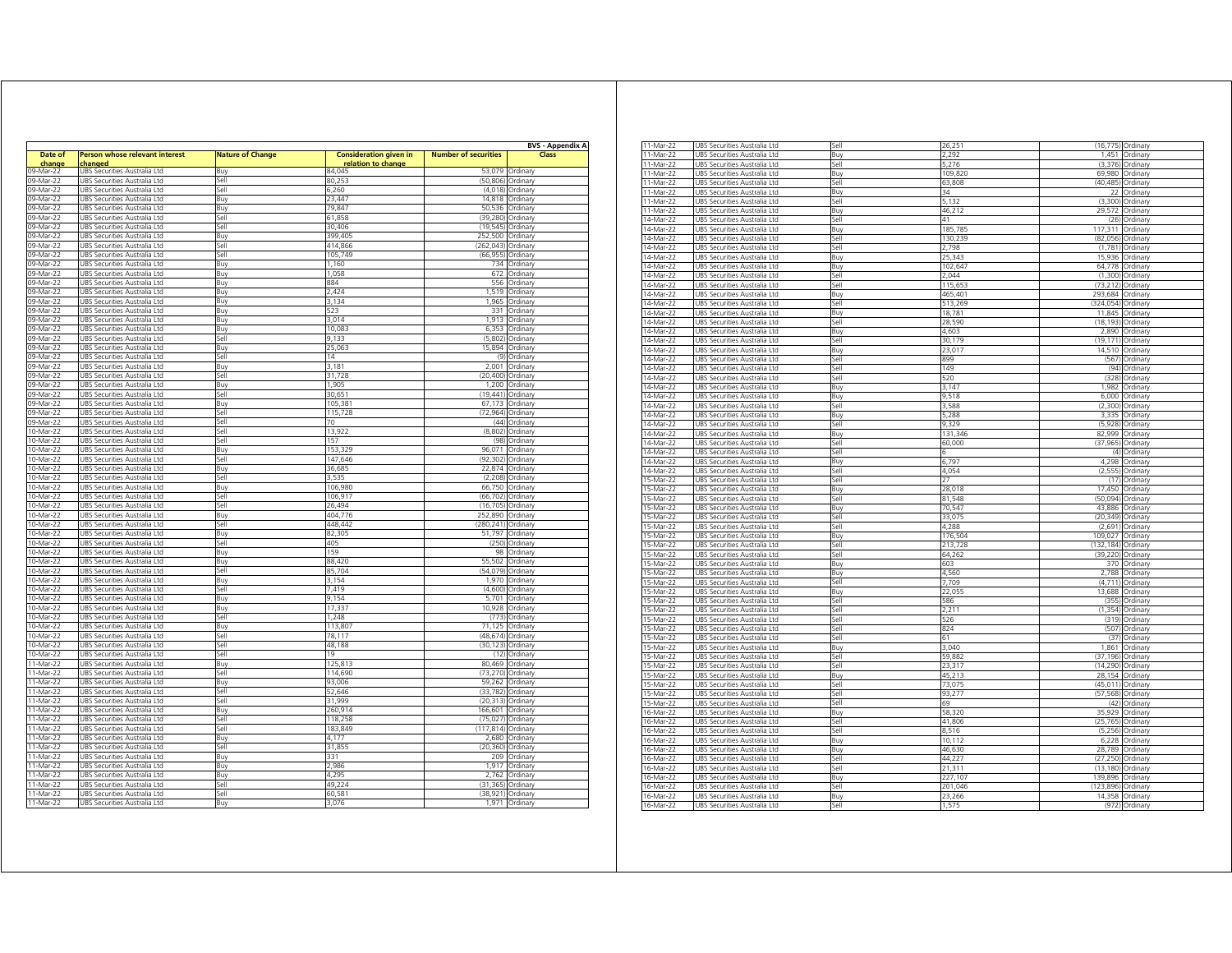| 16-Mar-22 | UBS Securities Australia Ltd | Buy         | 33,742  |            | 20,850 Ordinary      |
|-----------|------------------------------|-------------|---------|------------|----------------------|
| 16-Mar-22 | UBS Securities Australia Ltd | Sell        | 1,376   | (844)      | Ordinary             |
| 16-Mar-22 | UBS Securities Australia Ltd | Sell        | 332     | (205)      | Ordinary             |
| 16-Mar-22 | UBS Securities Australia Ltd | Sell        | 707     | (435)      | Ordinary             |
| 16-Mar-22 | UBS Securities Australia Ltd | Sell        | 172     | (106)      | Ordinary             |
| 16-Mar-22 | UBS Securities Australia Ltd | Buy         | 2.937   | 1,808      | Ordinary             |
| 16-Mar-22 | UBS Securities Australia Ltd | Sell        | 13,868  | (8,534)    | Ordinary             |
| 16-Mar-22 | UBS Securities Australia Ltd | Buy         | 15.936  | 9.848      | Ordinan              |
| 16-Mar-22 | JBS Securities Australia Ltd | Buy         | 80.411  | 49.554     | Ordinan              |
| 16-Mar-22 | UBS Securities Australia Ltd | Sell        | 34,706  | (21, 430)  | Ordinary             |
| 16-Mar-22 | UBS Securities Australia Ltd | sell        | 183.23  | 113.057    | Ordinary             |
| 17-Mar-22 | UBS Securities Australia Ltd | sell        |         | (3)        | Ordinary             |
| 17-Mar-22 | UBS Securities Australia Ltd | Buy         | 126,171 | 74,666     | Ordinary             |
| 17-Mar-22 | UBS Securities Australia Ltd | Sell        | 57,019  | (33, 841)  | Ordinary             |
| 17-Mar-22 | UBS Securities Australia Ltd | Buy         | 62,460  | 37,243     | Ordinary             |
| 17-Mar-22 | UBS Securities Australia Ltd |             | 48,616  | (28, 871)  |                      |
| 17-Mar-22 |                              | Sell<br>Buy | 147,408 | 87,379     | Ordinary<br>Ordinary |
|           | UBS Securities Australia Ltd |             |         |            |                      |
| 17-Mar-22 | UBS Securities Australia Ltd | sell        | 161,378 | (95, 688)  | Ordinary             |
| 17-Mar-22 | UBS Securities Australia Ltd | Buy         | 5,554   | 3,303      | Ordinary             |
| 7-Mar-22  | UBS Securities Australia Ltd | sell        | 30,311  | (18,009)   | Ordinary             |
| 17-Mar-22 | JBS Securities Australia Ltd | Buy         | 4,443   | 2,665      | Ordinary             |
| 17-Mar-22 | JBS Securities Australia Ltd | sell        | 662     | (394)      | Ordinary             |
| 17-Mar-22 | UBS Securities Australia Ltd | sell        | 45      | (27)       | Ordinary             |
| 17-Mar-22 | UBS Securities Australia Ltd | sell        | 826     | (489)      | Ordinary             |
| 17-Mar-22 | JBS Securities Australia Ltd | sell        | 848     | (505)      | Ordinary             |
| 17-Mar-22 | JBS Securities Australia Ltd | sell        | 18,883  | (11, 314)  | Ordinary             |
| 17-Mar-22 | UBS Securities Australia Ltd | Sell        | 581     | (345)      | Ordinary             |
| 17-Mar-22 | UBS Securities Australia Ltd | Sell        | 1,631   | (971)      | Ordinary             |
| 17-Mar-22 | UBS Securities Australia Ltd | Buy         | 3,104   | 1,846      | Ordinary             |
| 17-Mar-22 | UBS Securities Australia Ltd | Sell        | 361     | (214)      | Ordinary             |
| 17-Mar-22 | UBS Securities Australia Ltd | Sell        | 10,656  |            | (6,304) Ordinary     |
| 17-Mar-22 | UBS Securities Australia Ltd | Buy         | 53,451  | 31,947     | Ordinary             |
| 17-Mar-22 | UBS Securities Australia Ltd | Sell        | 55,538  | (32, 845)  | Ordinary             |
| 17-Mar-22 | UBS Securities Australia Ltd | Buy         | 19,062  | 11.344     | Ordinary             |
| 18-Mar-22 | UBS Securities Australia Ltd | Sell        | 54      | (32)       | Ordinary             |
| 18-Mar-22 |                              |             | 71,495  | 42,763     | Ordinary             |
|           | UBS Securities Australia Ltd | Buy         |         |            |                      |
| 18-Mar-22 | UBS Securities Australia Ltd | Sell        | 99.842  | (59.430)   | Ordinary             |
| 18-Mar-22 | UBS Securities Australia Ltd | Sell        | 34,139  | (20, 439)  | Ordinary             |
| 18-Mar-22 | UBS Securities Australia Ltd | Buy         | 657     | 395        | Ordinary             |
| 18-Mar-22 | UBS Securities Australia Ltd | Buv         | 8.350   | 5.000      | Ordinary             |
| 18-Mar-22 | JBS Securities Australia Ltd | Buy         | 63,038  | 37.476     | Ordinary             |
| 18-Mar-22 | JBS Securities Australia Ltd | Sell        | 34.943  | (20, 658)  | Ordinary             |
| 18-Mar-22 | UBS Securities Australia Ltd | Sell        | 63,162  | (37, 869)  | Ordinary             |
| 18-Mar-22 | UBS Securities Australia Ltd | Buy         | 273,605 | 163,522    | Ordinary             |
| 18-Mar-22 | UBS Securities Australia Ltd | Sell        | 264,048 | (157, 961) | Ordinary             |
| 18-Mar-22 | UBS Securities Australia Ltd | Buy         | 10,154  | 6,087      | Ordinary             |
| 18-Mar-22 | UBS Securities Australia Ltd | Buy         | 15,211  | 9,169      | Ordinary             |
| 18-Mar-2  | UBS Securities Australia Ltd | Sell        | 23,123  | (13, 682)  | Ordinan              |
| 18-Mar-22 | UBS Securities Australia Ltd | Sell        | 2,568   | (1,527)    | Ordinary             |
| 18-Mar-22 | UBS Securities Australia Ltd | sell        | 2,997   | (1,800)    | Ordinary             |
| 18-Mar-22 | UBS Securities Australia Ltd | Buy         | 23,842  | 14,210     | Ordinary             |
| 18-Mar-22 | JBS Securities Australia Ltd | iell        | 451     | (270)      | Ordinary             |
| 18-Mar-22 | JBS Securities Australia Ltd | sell        | 12,631  | (7,586)    | Ordinary             |
| 18-Mar-22 | JBS Securities Australia Ltd | Buy         | 2,970   | 1,783      | Ordinary             |
| 18-Mar-22 | JBS Securities Australia Ltd | sell        | 2.167   | (1.280)    | Ordinary             |
| 18-Mar-22 | JBS Securities Australia Ltd | Buy         | 23,925  | 14,335     | Ordinary             |
| 18-Mar-22 |                              | sell        | 21,226  | (12, 486)  |                      |
|           | UBS Securities Australia Ltd |             |         |            | Ordinary             |
| 18-Mar-22 | UBS Securities Australia Ltd | Buy         | 99,678  | 59,065     | Ordinary             |
| 18-Mar-22 | UBS Securities Australia Ltd | Sell        | 183,168 | (109, 087) | Ordinary             |
| 18-Mar-22 | UBS Securities Australia Ltd | Sell        | 537     |            | (322) Ordinary       |
| 18-Mar-22 | UBS Securities Australia Ltd | Sell        | 117,243 |            | (70,294) Ordinary    |
| 21-Mar-22 | UBS Securities Australia Ltd | Sell        | 109     | (66)       | Ordinary             |
| 21-Mar-22 | UBS Securities Australia Ltd | Buy         | 103,270 |            | 62,550 Ordinary      |
| 21-Mar-22 | UBS Securities Australia Ltd | Sell        | 107,922 |            | (65,316) Ordinary    |
| 21-Mar-22 | UBS Securities Australia Ltd | Buy         | 55,402  | 33,419     | Ordinary             |
| 21-Mar-22 | UBS Securities Australia Ltd | Sell        | 80,101  | (48, 655)  | Ordinary             |
| 21-Mar-22 | UBS Securities Australia Ltd | Sell        | 847     | (512)      | Ordinary             |
| 21-Mar-22 | UBS Securities Australia Ltd | Buy         | 275,172 | 166,933    | Ordinary             |
| 21-Mar-22 | JBS Securities Australia Ltd | Sell        | 225,424 | (136, 513) | Ordinary             |
| 21-Mar-22 | JBS Securities Australia Ltd | Rın         | 30.770  | 18,762     | Ordinary             |
| 21-Mar-22 | UBS Securities Australia Ltd | Buy         | 73      |            | 44 Ordinary          |
| 21-Mar-22 | UBS Securities Australia Ltd | Sell        | 9,513   | (5,760)    | Ordinary             |
|           |                              |             |         |            |                      |

| 21-Mar-22 | UBS Securities Australia Ltd         | Buy   | 38,821   |            | 23,631 Ordinary   |
|-----------|--------------------------------------|-------|----------|------------|-------------------|
| 21-Mar-22 | UBS Securities Australia Ltd         | Sell  | 115      |            | (70) Ordinary     |
| 21-Mar-22 | UBS Securities Australia Ltd         | 3uy   | 12,192   | 7,424      | Ordinary          |
| 21-Mar-22 | UBS Securities Australia Ltd         | Buy   | 2,969    | 1,808      | Ordinary          |
| 21-Mar-22 | UBS Securities Australia Ltd         | Buy   | 21,126   | 12,700     | Ordinary          |
| 21-Mar-22 | UBS Securities Australia Ltd         | Buy   | 9.784    | 5,972      | Ordinary          |
| 21-Mar-22 | UBS Securities Australia Ltd         | Sell  | 4,902    | (2,922)    | Ordinary          |
| 21-Mar-22 | UBS Securities Australia Ltd         | Buy   | 82,896   | 50,319     | Ordinary          |
| 21-Mar-22 | UBS Securities Australia Ltd         | Sell  | 93,665   | (56.421)   | Ordinary          |
| 21-Mar-22 | UBS Asset Management (Australia) Ltd | Buy   | 10,704   | 6,546      | Ordinary          |
| 22-Mar-22 | UBS Securities Australia Ltd         | Sell  | 95,843   | (58, 302)  | Ordinary          |
| 22-Mar-22 | UBS Securities Australia Ltd         | Sell  | 49       | (30)       | Ordinary          |
|           |                                      |       | 46,795   | 28.359     |                   |
| 22-Mar-22 | UBS Securities Australia Ltd         | Buy   |          |            | Ordinary          |
| 22-Mar-22 | UBS Securities Australia Ltd         | Sell  | 65.714   | (39, 601)  | Ordinary          |
| 22-Mar-22 | UBS Securities Australia Ltd         | iell  | 15,654   | (9, 418)   | Ordinan           |
| 22-Mar-22 | JBS Securities Australia Ltd         | 3uy   | 29,510   | 17877      | Ordinary          |
| 22-Mar-22 | UBS Securities Australia Ltd         | Sell  | 16,512   | (10.001)   | Ordinary          |
| 22-Mar-22 | UBS Securities Australia Ltd         | Buy   | 251.819  | 152.037    | Ordinary          |
| 22-Mar-22 | UBS Securities Australia Ltd         | Sell  | 249,582  | (150, 532) | Ordinary          |
| 22-Mar-22 | UBS Securities Australia Ltd         | Sell  | 74,209   | (44, 734)  | Ordinary          |
| 22-Mar-22 | UBS Securities Australia Ltd         | Buy   | 1.909    | 1.148      | Ordinary          |
| 22-Mar-22 | UBS Securities Australia Ltd         | Buy   | 13,199   | 7,967      | Ordinary          |
| 22-Mar-22 | UBS Securities Australia Ltd         | Sell  | 7,468    | (4, 468)   | Ordinary          |
| 22-Mar-22 | UBS Securities Australia Ltd         | Sell  | 635      | (379)      | Ordinary          |
| 22-Mar-22 | UBS Securities Australia Ltd         | Sell  | 56       | (34)       | Ordinary          |
|           |                                      |       |          |            |                   |
| 22-Mar-22 | UBS Securities Australia Ltd         | Buy   | 3,092    | 1,860      | Ordinary          |
| 22-Mar-22 | UBS Securities Australia Ltd         | sell  | 13,228   | (7, 945)   | Ordinary          |
| 2-Mar-22  | UBS Securities Australia Ltd         | sell  | 6,136    | (3, 724)   | Ordinary          |
| 22-Mar-22 | UBS Securities Australia Ltd         | sell  | 51.083   | (30.823)   | Ordinary          |
| 22-Mar-22 | UBS Securities Australia Ltd         | Buy   | 47,873   | 28,947     | Ordinary          |
| 22-Mar-22 | UBS Securities Australia Ltd         | Sell  | 71,856   |            | (43,570) Ordinary |
| 22-Mar-22 | UBS Securities Australia Ltd         | Sell  | 40       |            | (24) Ordinary     |
| 23-Mar-22 | UBS Securities Australia Ltd         | Sell  | 71       | (42)       | Ordinary          |
| 23-Mar-22 | UBS Securities Australia Ltd         | Buy   | 86,002   | 51,037     | Ordinary          |
| 23-Mar-22 | UBS Securities Australia Ltd         | Sell  | 47.079   | (27.973)   | Ordinary          |
| 23-Mar-22 | UBS Securities Australia Ltd         | Buy   | 65,623   | 38.876     | Ordinan           |
|           |                                      |       |          |            |                   |
| 23-Mar-22 | UBS Securities Australia Ltd         | Sell  | 47,405   | (28, 184)  | Ordinary          |
| 23-Mar-22 | UBS Securities Australia Ltd         | Buy   | 269,331  | 159,831    | Ordinary          |
| 23-Mar-22 | UBS Securities Australia Ltd         | Sell  | 268,633  | (159, 398) | Ordinary          |
| 23-Mar-22 | UBS Securities Australia Ltd         | 3uy   | 30,213   | 18.071     | Ordinary          |
| 23-Mar-22 | JBS Securities Australia Ltd         | sell  | 11,484   | (6, 795)   | Ordinary          |
| 23-Mar-22 | JBS Securities Australia Ltd         | sell  | 85,300   | (51, 084)  | Ordinary          |
| 23-Mar-22 | UBS Securities Australia Ltd         | Buy   | 37,215   | 22,140     | Ordinary          |
| 23-Mar-22 | UBS Securities Australia Ltd         | Sell  | 8,063    |            | (4,800) Ordinary  |
| 23-Mar-22 | UBS Securities Australia Ltd         | Buy   | 3,088    | 1,837      | Ordinary          |
| 23-Mar-22 | UBS Securities Australia Ltd         | Sell  | 4,811    | (2, 847)   | Ordinary          |
| 23-Mar-22 | UBS Securities Australia Ltd         | Buy   | 22.092   | 13,118     | Ordinary          |
| 3-Mar-22  |                                      | Sell  | 14 9 3 8 | (8.813)    |                   |
|           | UBS Securities Australia Ltd         |       |          |            | Ordinary          |
| 23-Mar-22 | UBS Securities Australia Ltd         | Buy   | 84,603   | 50,389     | Ordinary          |
| 23-Mar-22 | UBS Securities Australia Ltd         | Sell  | 79,474   | (47, 121)  | Ordinary          |
| 23-Mar-22 | UBS Securities Australia Ltd         | Sell  | 54,298   |            | (32,415) Ordinary |
| 24-Mar-22 | UBS Securities Australia Ltd         | sell  | 50       | (30)       | Ordinary          |
| 24-Mar-22 | UBS Securities Australia Ltd         | Buy   | 66,081   | 39,880     | Ordinary          |
| 24-Mar-22 | UBS Securities Australia Ltd         | Sell  | 42,196   | (25, 442)  | Ordinary          |
| 24-Mar-22 | UBS Securities Australia Ltd         | Sell  | 25,880   | (15, 623)  | Ordinary          |
| 24-Mar-22 | UBS Securities Australia Ltd         | Buy   | 36,787   | 22,185     | Ordinary          |
| 24-Mar-22 | UBS Securities Australia Ltd         | Sell  | 26,723   | (16, 112)  | Ordinary          |
| 24-Mar-22 | UBS Securities Australia Ltd         | Sell  | 515      | (310)      | Ordinary          |
| 24-Mar-22 | UBS Securities Australia Ltd         | Buy   | 210,885  | 127.200    | Ordinary          |
|           |                                      |       |          |            |                   |
| 24-Mar-22 | UBS Securities Australia Ltd         | Sell  | 181,979  | (109, 758) | Ordinary          |
| 24-Mar-22 | UBS Securities Australia Ltd         | Sell  | 44,407   | (26, 793)  | Ordinary          |
| 24-Mar-22 | UBS Securities Australia Ltd         | Buv   | 21,863   | 13,210     | Ordinary          |
| 24-Mar-22 | UBS Securities Australia Ltd         | Sell  | 9,670    | (5,839)    | Ordinary          |
| 24-Mar-22 | UBS Securities Australia Ltd         | Зuу   | 4,564    | 2,752      | Ordinary          |
| 4-Mar-22  | UBS Securities Australia Ltd         | sell  | 1,494    | (900)      | Ordinary          |
| 24-Mar-22 | UBS Securities Australia Ltd         | Buy   | 5.805    | 3,510      | Ordinary          |
| 24-Mar-22 | UBS Securities Australia Ltd         | Buy   | 3.006    | 1.812      | Ordinary          |
| 24-Mar-22 | UBS Securities Australia Ltd         | Sell  | 5,095    | (3,068)    | Ordinary          |
| 24-Mar-22 | UBS Securities Australia Ltd         | Buv   | 2,295    | 1,391      | Ordinary          |
| 24-Mar-22 | UBS Securities Australia Ltd         | ا∣م:ّ | 4.936    | (2.972)    |                   |
|           |                                      |       |          |            | Ordinary          |
| 24-Mar-22 | UBS Securities Australia Ltd         | Buv   | 57.015   | 34.357     | Ordinary          |
| 24-Mar-22 | UBS Securities Australia Ltd         | iell  | 88,566   |            | (53,498) Ordinary |
|           |                                      |       |          |            |                   |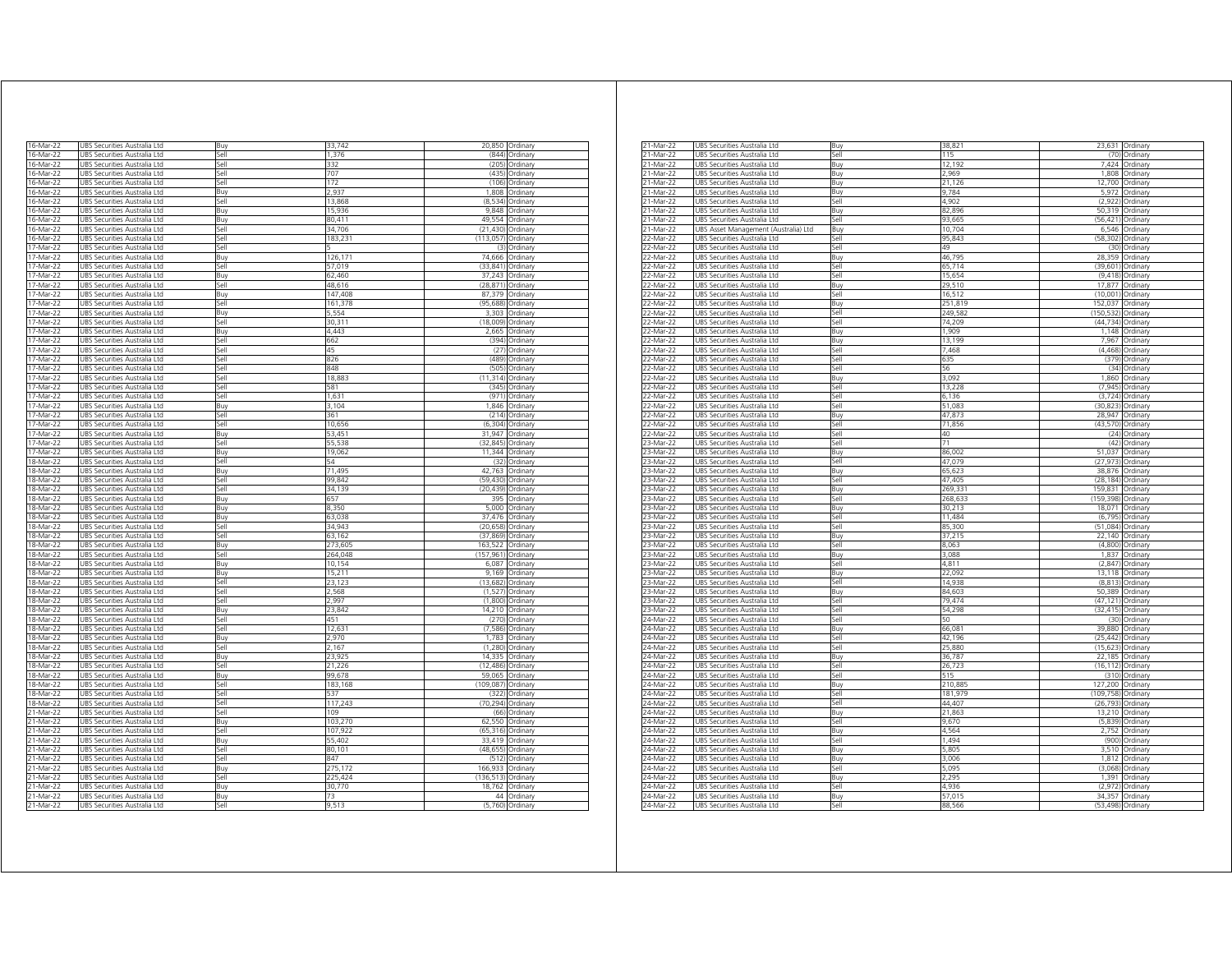| 24-Mar-22 | UBS Securities Australia Ltd           | Sell  | 4,604     |            | (2,778) Ordinary |
|-----------|----------------------------------------|-------|-----------|------------|------------------|
| 24-Mar-22 | JBS Securities Australia Ltd           | Sell  | 25.660    | (15.479)   | Ordinary         |
| 24-Mar-22 | JBS Securities Australia Ltd           | Sell  | 19,061    | (11, 552)  | Ordinary         |
| 25-Mar-22 | <b>JBS Securities Australia Ltd</b>    | Sell  | 62        | (37)       | Ordinary         |
| 25-Mar-22 | JBS Securities Australia Ltd           | Sell  | 53        | (32)       | Ordinary         |
| 25-Mar-22 | JBS Securities Australia Ltd           | Sell  | 58        | (35)       | Ordinary         |
| 25-Mar-22 | UBS Securities Australia Ltd           | Sell  | 48        | (29)       | Ordinary         |
| 25-Mar-22 | UBS Securities Australia Ltd           | Sell  | 58        | (35)       | Ordinary         |
| 5-Mar-2   | Securities Australia Ltd<br><b>JRS</b> | Sell  | 55        | (33)       | Ordinan          |
| 25-Mar-22 | UBS Securities Australia Ltd           | Sell  | 50        | (30)       | Ordinary         |
| 25-Mar-22 | UBS Securities Australia Ltd           | Sell  | 50        | (30)       | Ordinary         |
| 25-Mar-22 | JBS Securities Australia Ltd           | iell  | 48        | (29)       | Ordinary         |
| 75-Mar-22 | JBS Securities Australia Ltd           | iell  | 45        | (27)       | Ordinary         |
| 25-Mar-22 | JBS Securities Australia Ltd           | sell  | 33        | (20)       | Ordinary         |
| 25-Mar-22 | JBS Securities Australia Ltd           | sell  | 28        | (17)       | Ordinary         |
| 25-Mar-22 | JBS Securities Australia Ltd           | iell  | 85        | (51)       | Ordinary         |
| 25-Mar-22 | JBS Securities Australia Ltd           | sell  | 17        | (10)       | Ordinary         |
| 25-Mar-22 | JBS Securities Australia Ltd           | iell  | 43        | (26)       | Ordinary         |
| 25-Mar-22 | UBS Securities Australia Ltd           | Sell  | 60        | (36)       | Ordinary         |
| 25-Mar-22 | UBS Securities Australia Ltd           | Sell  | 13        |            | (8) Ordinary     |
| 25-Mar-22 | UBS Securities Australia Ltd           | Sell  | 33        | (20)       | Ordinary         |
| 25-Mar-22 | UBS Securities Australia Ltd           | Sell  | 8         |            | (5) Ordinary     |
| 25-Mar-22 | UBS Securities Australia Ltd           | Sell  | 5         |            | (3) Ordinary     |
| 25-Mar-22 | UBS Securities Australia Ltd           | Sell  | 55        |            | (33) Ordinary    |
| 25-Mar-22 | UBS Securities Australia Ltd           | Sell  | 79        | (47)       | Ordinary         |
| 25-Mar-22 | JBS Securities Australia Ltd           | Sell  | 85        | (51)       | Ordinary         |
| 25-Mar-22 | UBS Securities Australia Ltd           | Sell  | ς         | (3)        | Ordinary         |
| 25-Mar-22 | JBS Securities Australia Ltd           | Sell  | 50        | (30)       | Ordinary         |
| 25-Mar-22 | UBS Securities Australia Ltd           | Sell  | 17        | (10)       | Ordinary         |
| 25-Mar-22 | UBS Securities Australia Ltd           | Sell  | 43        | (26)       | Ordinary         |
| 25-Mar-22 | UBS Securities Australia Ltd           | Sell  | 35        |            | (21) Ordinary    |
| 25-Mar-22 | UBS Securities Australia Ltd           | sell  |           | (4)        | Ordinary         |
| 25-Mar-22 | JBS Securities Australia Ltd           | iell  | 8         | (5)        | Ordinary         |
| 5-Mar-22  | JBS Securities Australia Ltd           | lle,  |           | (2)        | Ordinary         |
| 5-Mar-22  | JBS Securities Australia Ltd           | iell  | 80        | (48)       | Ordinary         |
| 5-Mar-22  | JBS Securities Australia Ltd           | iellء | 68        | (41)       | Ordinary         |
| 25-Mar-22 | JBS Securities Australia Ltd           | sell  |           | (3)        | Ordinary         |
| 25-Mar-22 | <b>JBS Securities Australia Ltd</b>    | Sell  | 17        | (10)       | Ordinary         |
| 25-Mar-22 | JBS Securities Australia Ltd           | Sell  |           | (1)        | Ordinary         |
| 25-Mar-22 | JBS Securities Australia Ltd           | Buy   | 124,941   | 75,071     | Ordinary         |
| 25-Mar-22 | JBS Securities Australia Ltd           | Sell  | 109,735   | (65, 490)  | Ordinary         |
| 25-Mar-22 | UBS Securities Australia Ltd           | Buy   | 61,318    | 36,777     | Ordinary         |
| 25-Mar-22 | UBS Securities Australia Ltd           | Sell  | 42,273    | (25, 348)  | Ordinary         |
| 25-Mar-22 | UBS Securities Australia Ltd           | Sell  | 2,055     | (1, 227)   | Ordinary         |
| 25-Mar-22 | UBS Securities Australia Ltd           | Buy   | 350,754   | 210,196    | Ordinary         |
| 25-Mar-22 | JBS Securities Australia Ltd           | Sell  | 57,482    | (34, 586)  | Ordinary         |
| 25-Mar-22 | JBS Securities Australia Ltd           | Sell  | 274,355   | (164, 235) | Ordinary         |
| 25-Mar-22 | <b>JBS Securities Australia Ltd</b>    | Buy   | 80.962    | 48.843     | Ordinan          |
| 25-Mar-22 | JBS Securities Australia Ltd           | Sell  | 17,967    | (10, 728)  | Ordinary         |
| 25-Mar-22 | JBS Securities Australia Ltd           | Sell  | 6.979     | (4.152)    | Ordinary         |
| 25-Mar-22 | JBS Securities Australia Ltd           | Buy   | 5,231     | 3,161      | Ordinary         |
| 25-Mar-22 | JBS Securities Australia Ltd           | Sell  | 2.025     | (1, 212)   | Ordinary         |
| 25-Mar-22 | UBS Securities Australia Ltd           | Buy   | 100       | 60         | Ordinary         |
| 25-Mar-22 | UBS Securities Australia Ltd           | Sell  | 100       | (60)       | Ordinary         |
| 25-Mar-22 | UBS Securities Australia Ltd           | Buv   | 2,942     | 1,763      | Ordinary         |
| 25-Mar-22 | JBS Securities Australia Ltd           | iell  | 24,582    | (14, 655)  | Ordinary         |
| 5-Mar-22  | JBS Securities Australia Ltd           | Buv   | 3984      | 2,400      | Ordinary         |
| 25-Mar-22 | JBS Securities Australia Ltd           | Buv   | 35,801    | 21,554     | Ordinary         |
| 25-Mar-22 | JBS Securities Australia Ltd           | Ruv   | 209.730   | 125,858    | Ordinary         |
| 25-Mar-22 | <b>JBS Securities Australia Ltd</b>    | iell  | 130,378   | (77, 810)  | Ordinary         |
| 25-Mar-22 | JBS Securities Australia Ltd           | sell  | 15 517    | (9.308)    | Ordinary         |
| 25-Mar-22 | JBS Securities Australia Ltd           | Buy   | 1,569,511 | 950,240    | Ordinary         |
| 25-Mar-22 | <b>JBS Securities Australia Ltd</b>    | Buy   | 345,912   | 209,428    | Ordinary         |
| 25-Mar-22 | UBS Securities Australia Ltd           | Buy   | 71,847    | 43.499     | Ordinary         |
| 25-Mar-22 | UBS Securities Australia Ltd           | Sell  | 65,378    | (39, 396)  | Ordinary         |
| 25-Mar-22 | UBS Securities Australia Ltd           | Sell  | 78,816    | (47, 577)  | Ordinary         |
| 28-Mar-22 | UBS Securities Australia Ltd           | Sell  | 28        | (17)       | Ordinary         |
| 28-Mar-22 | UBS Securities Australia Ltd           | Buy   | 51,337    | 30,950     | Ordinary         |
| 28-Mar-22 | JBS Securities Australia Ltd           | Sell  | 67.479    | (40, 516)  | Ordinary         |
| 28-Mar-22 | UBS Securities Australia Ltd           | Sell  | 30,369    | (18, 354)  | Ordinan          |
| 28-Mar-22 | JBS Securities Australia Ltd           | Buy   | 41,101    | 24,703     | Ordinary         |
| 28-Mar-22 | UBS Securities Australia Ltd           | Sell  | 39,638    | (23, 835)  | Ordinary         |
|           |                                        |       |           |            |                  |

| 28-Mar-22      | JBS Securities Australia Ltd | Sell | 28,563    |                    | (17,246) Ordinary |
|----------------|------------------------------|------|-----------|--------------------|-------------------|
| 28-Mar-22      | JBS Securities Australia Ltd | Ruv  | 198,336   | 119,501 Ordinary   |                   |
| $28 - $ Mar-22 | UBS Securities Australia Ltd | Sell | 102,210   |                    | (61,554) Ordinary |
| 28-Mar-22      | UBS Securities Australia Ltd | Sell | 100,216   |                    | (60,125) Ordinary |
| 28-Mar-22      | UBS Securities Australia Ltd | Sell | 31,806    |                    | (19,127) Ordinary |
| 28-Mar-22      | UBS Securities Australia Ltd | Sell | 20,232    |                    | (12,156) Ordinary |
| 28-Mar-22      | UBS Securities Australia Ltd | Buy  | 1,670     |                    | 1,003 Ordinary    |
| 28-Mar-22      | JBS Securities Australia Ltd | Sell |           |                    |                   |
|                |                              |      | 24,645    | (14, 816)          | Ordinary          |
| 28-Mar-22      | JBS Securities Australia Ltd | Ruv  |           | 1.                 | Ordinary          |
| 28-Mar-22      | UBS Securities Australia Ltd | Buy  | 15,635    | 9,476              | Ordinary          |
| 28-Mar-22      | UBS Securities Australia Ltd | Buy  | 2,912     | 1,754              | Ordinary          |
| 28-Mar-22      | UBS Securities Australia Ltd | Sell | 44,119    |                    | (26,509) Ordinary |
| 28-Mar-22      | JBS Securities Australia Ltd | 3uy  | 1.236     |                    | 749 Ordinary      |
| 28-Mar-22      | JBS Securities Australia Ltd | Sell | 2,752     | (1,648)            | Ordinary          |
| 28-Mar-22      | JBS Securities Australia Ltd | Buy  | 69,873    | 41,958             | Ordinary          |
| 28-Mar-22      | UBS Securities Australia Ltd | Sell | 52,277    | (31, 199)          | Ordinary          |
| 28-Mar-22      | UBS Securities Australia Ltd | Sell | 14,427    |                    | (8,622) Ordinary  |
| 28-Mar-22      | UBS Securities Australia Ltd | Sell | 141       |                    | (84) Ordinary     |
|                |                              |      |           |                    | (395) Ordinary    |
| 28-Mar-22      | UBS Securities Australia Ltd | Sell | 661       |                    |                   |
| 28-Mar-22      | UBS Securities Australia Ltd | Ruv  | 125,106   |                    | 75,397 Ordinary   |
| 29-Mar-22      | JBS Securities Australia Ltd | Sell | 147,732   | (86, 886)          | Ordinary          |
| 29-Mar-22      | UBS Securities Australia Ltd | Buy  | 93,652    |                    | 57,049 Ordinary   |
| 29-Mar-22      | UBS Securities Australia Ltd | Buy  | 559,782   | 340,998 Ordinary   |                   |
| 29-Mar-22      | UBS Securities Australia Ltd | Buy  | 1,929,555 | 1,175,411 Ordinary |                   |
| 29-Mar-22      | JBS Securities Australia Ltd | 3uy  | 13        |                    | 8 Ordinary        |
| 29-Mar-22      | JBS Securities Australia Ltd | Buy  | 108,251   |                    | 63,550 Ordinary   |
| 29-Mar-22      | JBS Securities Australia Ltd | Buy  | 6.823     |                    | 4,000 Ordinary    |
| 29-Mar-22      | UBS Securities Australia Ltd | Buy  | 125,784   |                    | 73,795 Ordinary   |
| 29-Mar-22      | UBS Securities Australia Ltd | Sell | 24,779    |                    | (14,527) Ordinary |
|                |                              |      |           |                    |                   |
| 29-Mar-22      | UBS Securities Australia Ltd | Sell | 78,422    |                    | (46,541) Ordinary |
| 29-Mar-22      | UBS Securities Australia Ltd | Buy  | 429,094   | 251,816 Ordinary   |                   |
| 29-Mar-22      | UBS Securities Australia Ltd | Sell | 363,99    | (213,247) Ordinary |                   |
| 29-Mar-22      | JBS Securities Australia Ltd | Sell | 23,257    | (14, 071)          | Ordinary          |
| 29-Mar-22      | UBS Securities Australia Ltd | Ruv  | 3,643     | 2,167              | Ordinary          |
| 29-Mar-22      | UBS Securities Australia Ltd | Sell | 40,715    |                    | (23,743) Ordinary |
| 29-Mar-22      | UBS Securities Australia Ltd | Sell | 414       |                    | (250) Ordinary    |
| 29-Mar-22      | UBS Securities Australia Ltd | sell | 14,254    |                    | (8,663) Ordinary  |
| 29-Mar-22      | JBS Securities Australia Ltd | 3uy  | 62,216    | 36.736             | Ordinary          |
| 29-Mar-22      | JBS Securities Australia Ltd | Buv  | 585       |                    | 345 Ordinary      |
| 29-Mar-22      | JBS Securities Australia Ltd | Sell | 15,553    | (9,095)            | Ordinary          |
|                |                              |      | 2.973     |                    | 1,736 Ordinary    |
| 29-Mar-22      | UBS Securities Australia Ltd | Buy  |           |                    |                   |
| 29-Mar-22      | UBS Securities Australia Ltd | Buy  | 31,932    |                    | 18,972 Ordinary   |
| 29-Mar-22      | UBS Securities Australia Ltd | Sell | 3,761     |                    | (2,188) Ordinary  |
| 29-Mar-22      | UBS Securities Australia Ltd | Buy  | 1,559     |                    | 920 Ordinary      |
| 29-Mar-22      | JBS Securities Australia Ltd | Ruv  | 91,505    |                    | 54,036 Ordinary   |
| 29-Mar-22      | JBS Securities Australia Ltd | Sell | 147,343   |                    | (86,201) Ordinary |
| 29-Mar-22      | UBS Securities Australia Ltd | Buy  | 154,609   |                    | 90,637 Ordinary   |
| 29-Mar-22      | UBS Securities Australia Ltd | Buy  | 396       |                    | 234 Ordinary      |
| 29-Mar-22      | UBS Securities Australia Ltd | Sell | 7,973     |                    | (4,686) Ordinary  |
| 29-Mar-22      | JBS Securities Australia Ltd | iell | 168,534   |                    | (99,050) Ordinary |
| 29-Mar-22      | JBS Securities Australia Ltd | Sell | 36,889    |                    | (21,680) Ordinary |
| 30-Mar-22      | JBS Securities Australia Ltd | Buy  | 364,641   | 204,189 Ordinary   |                   |
|                |                              |      |           |                    |                   |
| 30-Mar-22      | UBS Securities Australia Ltd | Sell | 286,767   | (159, 643)         | Ordinary          |
| 30-Mar-22      | UBS Securities Australia Ltd | Sell | 34,339    |                    | (19,110) Ordinary |
| 30-Mar-22      | UBS Securities Australia Ltd | Buy  | 21,834    |                    | 12,197 Ordinary   |
| 30-Mar-22      | UBS Securities Australia Ltd | Sell | 28,348    |                    | (15,740) Ordinary |
| 30-Mar-22      | UBS Securities Australia Ltd | Buy  | 266,572   | 149,709 Ordinary   |                   |
| 30-Mar-22      | JBS Securities Australia Ltd | Sell | 206,713   | (115, 890)         | Ordinary          |
| 30-Mar-22      | UBS Securities Australia Ltd | Sell | 83,524    | (46, 672)          | Ordinary          |
| 30-Mar-22      | UBS Securities Australia Ltd | Buy  | 773,718   | 431,353 Ordinary   |                   |
| 30-Mar-2       | JBS Securities Australia Ltd | Sell | 786,194   | (438, 211)         | Ordinan           |
| 30-Mar-22      | JBS Securities Australia Ltd | Buv  | 82,020    | 46,050             | Ordinary          |
| 0-Mar-22       |                              |      |           | (51.838)           |                   |
|                | JBS Securities Australia Ltd | sell | 94,252    |                    | Ordinary          |
| 30-Mar-22      | JBS Securities Australia Ltd | Buv  | 54.163    |                    | 30,218 Ordinary   |
| 30-Mar-22      | JBS Securities Australia Ltd | Sell | 30,421    | (17, 192)          | Ordinary          |
| 30-Mar-22      | UBS Securities Australia Ltd | Buy  | 455       |                    | 250 Ordinary      |
| 30-Mar-22      | UBS Securities Australia Ltd | Buy  | 6,256     |                    | 3,481 Ordinary    |
| 30-Mar-22      | UBS Securities Australia Ltd | Sell | 42,363    |                    | (23,410) Ordinary |
| 30-Mar-22      | UBS Securities Australia Ltd | Buy  | 20,57     |                    | 11,500 Ordinary   |
| 30-Mar-22      | JBS Securities Australia Ltd | Sell | 47,660    |                    | (26,314) Ordinary |
| 30-Mar-22      | UBS Securities Australia Ltd | Buy  | 277,306   | 155,860 Ordinary   |                   |
|                |                              |      | 465,594   |                    |                   |
| 30-Mar-22      | UBS Securities Australia Ltd | Sell |           | (259,673) Ordinary |                   |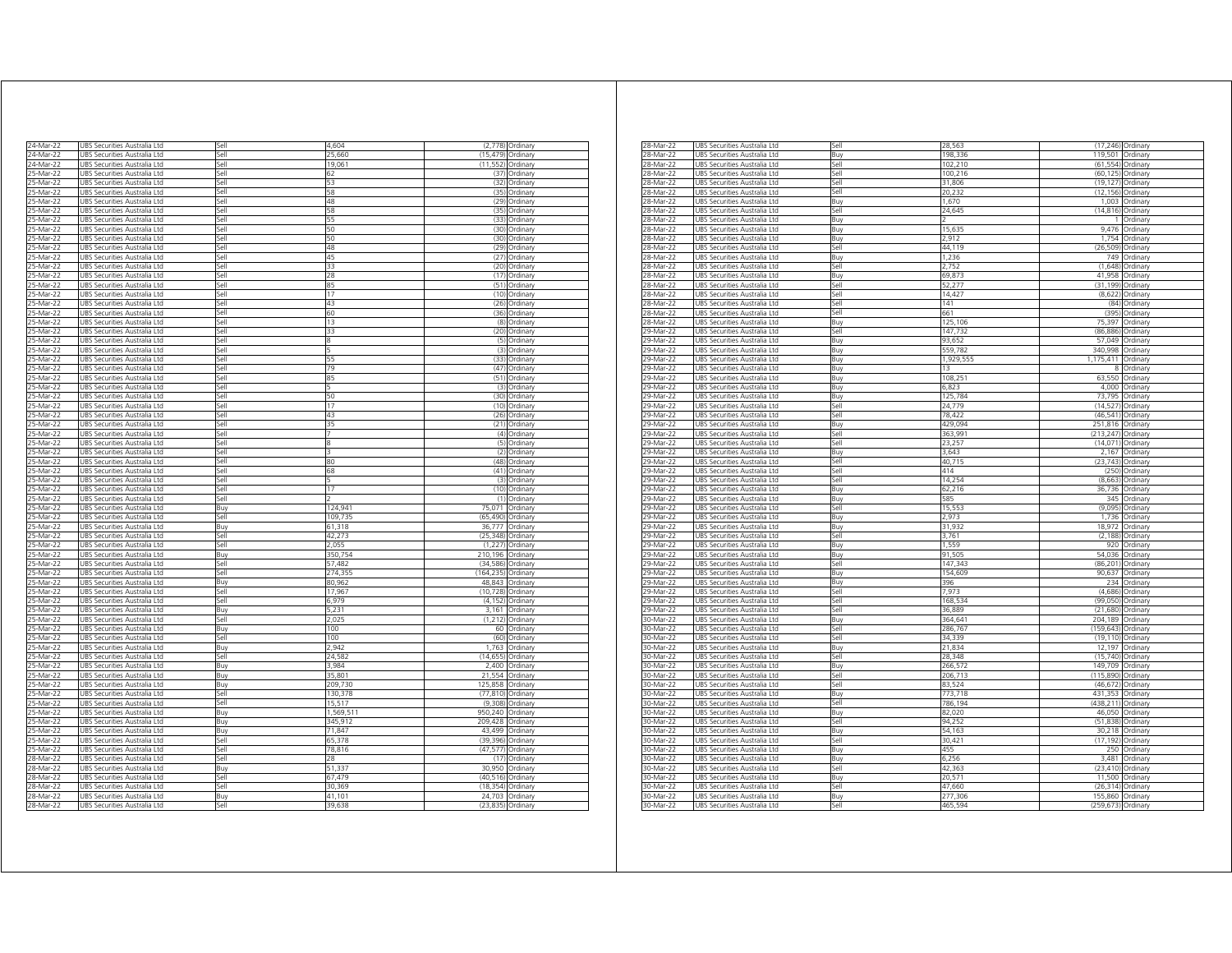| 30-Mar-22               | UBS Securities Australia Ltd                                 | Sell         | 130,177          |                    | (73,265) Ordinary    |
|-------------------------|--------------------------------------------------------------|--------------|------------------|--------------------|----------------------|
| 30-Mar-22               | UBS Securities Australia Ltd                                 | Sell         | 203,936          | (114, 173)         | Ordinary             |
| 30-Mar-22               | UBS Securities Australia Ltd                                 | Buy          | 134,326          | 74,842             | Ordinary             |
| 31-Mar-22               | UBS Securities Australia Ltd                                 | Buy          | 50,945           | 28,745             | Ordinary             |
| 31-Mar-22               | UBS Securities Australia Ltd                                 | Sell         | 142,757          | (80, 827)          | Ordinary             |
| 31-Mar-22               | JBS Securities Australia Ltd                                 | Buy          | 53,733           | 30,240             | Ordinary             |
| 31-Mar-22               | JBS Securities Australia Ltd                                 | Sell         | 51,444           | (28, 809)          | Ordinary             |
| 31-Mar-22               | JBS Securities Australia Ltd                                 | Buy          | 308,02           | 173,850            | Ordinary             |
| 31-Mar-22<br>31-Mar-22  | JBS Securities Australia Ltd<br>UBS Securities Australia Ltd | Sell<br>Sell | 333.430<br>3.705 | 188,007<br>(2.111) | Ordinary             |
| 31-Mar-22               | <b>JBS Securities Australia Ltd</b>                          | Buy          | 11,880           | 6,677              | Ordinary             |
| 31-Mar-22               | JBS Securities Australia Ltd                                 | Sell         | 3,401            | (1, 924)           | Ordinary<br>Ordinary |
| 31-Mar-22               | JBS Securities Australia Ltd                                 |              | 19,175           | (10, 720)          |                      |
| 31-Mar-22               | UBS Securities Australia Ltd                                 | Sell<br>Buy  | 13,075           | 7,413              | Ordinary<br>Ordinary |
| 31-Mar-22               | UBS Securities Australia Ltd                                 | Buy          | 5,196            | 2,936              | Ordinary             |
| 31-Mar-22               | UBS Securities Australia Ltd                                 | Buy          | 6,398            |                    | 3,618 Ordinary       |
| 31-Mar-22               | JBS Securities Australia Ltd                                 | Sell         | 44,278           | (24, 864)          | Ordinary             |
| 31-Mar-22               | JBS Securities Australia Ltd                                 | Buy          | 87,014           | 48,942             | Ordinary             |
| 31-Mar-22               | JBS Securities Australia Ltd                                 | iell         | 83,752           | (47, 168)          | Ordinary             |
| 31-Mar-22               | JBS Securities Australia Ltd                                 | sell         | 96,144           | (54, 559)          | Ordinary             |
| 31-Mar-22               | JBS Securities Australia Ltd                                 | sell         | 283,680          | (159, 532)         | Ordinary             |
| 31-Mar-22               | JBS Securities Australia Ltd                                 | sell         | 12.217           | (6, 847)           | Ordinary             |
| 31-Mar-22               | JBS Securities Australia Ltd                                 | Sell         | 578              | (324)              | Ordinary             |
| 31-Mar-22               | JBS Securities Australia Ltd                                 | sell         | 243              | (136)              | Ordinary             |
| 31-Mar-22               | JBS Securities Australia Ltd                                 | sell         | 1,830            | (1,034)            | Ordinary             |
| 31-Mar-22               | JBS Securities Australia Ltd                                 | Buy          | 2,284            | 1,288              | Ordinary             |
| 01-Apr-22               | UBS Securities Australia Ltd                                 | Sell         | 29               | (16)               | Ordinary             |
| 01-Apr-22               | UBS Securities Australia Ltd                                 | Sell         | 30               |                    | (17) Ordinary        |
| 01-Apr-22               | UBS Securities Australia Ltd                                 | Sell         | 34               | (19)               | Ordinary             |
| 01-Apr-22               | UBS Securities Australia Ltd                                 | Sell         | 27               |                    | (15) Ordinary        |
| 01-Apr-22               | UBS Securities Australia Ltd                                 | Sell         | 29               |                    | (16) Ordinary        |
| 01-Apr-22               | UBS Securities Australia Ltd                                 | Sell         | 29               | (16)               | Ordinary             |
| $\overline{01}$ -Apr-22 | JBS Securities Australia Ltd                                 | Sell         | 29               | (16)               | Ordinary             |
| 01-Apr-22               | JBS Securities Australia Ltd                                 | Sell         | 29               | (16)               | Ordinary             |
| 01-Apr-22               | JBS Securities Australia Ltd                                 | Sell         | 27               | (15)               | Ordinary             |
| 01-Apr-22               | JBS Securities Australia Ltd                                 | Sell         | 25               | (14)               | Ordinary             |
| 01-Apr-22               | JBS Securities Australia Ltd                                 | Sell         | 21               | (12)               | Ordinary             |
| 01-Apr-22               | JBS Securities Australia Ltd                                 | Sell         | 20               | (11)               | Ordinary             |
| 01-Apr-22               | <b>JBS Securities Australia Ltd</b>                          | sell         | 14               | (8)                | Ordinary             |
| 01-Apr-22               | JBS Securities Australia Ltd                                 | sell         | 43               | (24)               | Ordinary             |
| 01-Apr-22               | JBS Securities Australia Ltd                                 | Sell         | 53               | (30)               | Ordinary             |
| 01-Apr-22               | JBS Securities Australia Ltd                                 | Buy          | 46,329           | 25,943             | Ordinary             |
| 01-Apr-22               | UBS Securities Australia Ltd                                 | Sell         | 89,669           | (50, 229)          | Ordinary             |
| 01-Apr-22               | UBS Securities Australia Ltd                                 | Buy          | 20,802           | 11,634             | Ordinary             |
| 01-Apr-22               | JBS Securities Australia Ltd                                 | Sell         | 22,621           | (12, 682)          | Ordinary             |
| 01-Apr-22               | JBS Securities Australia Ltd                                 | Buy          | 184,365          | 102,980            | Ordinarv             |
| 01-Apr-22               | JBS Securities Australia Ltd                                 | iellء        | 122.131          | (68.390)           | Ordinary             |
| 01-Apr-22               | JBS Securities Australia Ltd                                 | iell         | 72,429           | (40, 283)          | Ordinary             |
| 01-Apr-22               | JBS Securities Australia Ltd                                 | iell         | 15,240           | (8, 568)           | Ordinary             |
| 01-Apr-22               | JBS Securities Australia Ltd                                 | ell          | 19,086           | (10, 653)          | Ordinary             |
| 01-Apr-22               | JBS Securities Australia Ltd                                 | Buy          | 3,087            | 1,720              | Ordinary             |
| 01-Apr-22               | JBS Securities Australia Ltd                                 | sell         | 27,501           | (15, 425)          | Ordinary             |
| 01-Apr-22               | <b>JBS Securities Australia Ltd</b>                          | sell         | 124              | (69)               | Ordinary             |
| 01-Apr-22               | JBS Securities Australia Ltd                                 | Buy          | 2.441            | 1,356              | Ordinary             |
| 01-Apr-22               | JBS Securities Australia Ltd                                 | sell         | 2,813            | (1, 589)           | Ordinary             |
| 01-Apr-22               | UBS Securities Australia Ltd                                 | Buy          | 6,598            | 3,678              | Ordinary             |
| 01-Apr-22               | UBS Securities Australia Ltd                                 | Sell         | 46,184           | (25, 843)          | Ordinary             |
| 01-Apr-22               | UBS Securities Australia Ltd                                 | Buy          | 263              |                    | 148 Ordinary         |
| 01-Apr-22               | UBS Securities Australia Ltd                                 | Buy          | 61,668           | 34,637             | Ordinary             |
| 01-Apr-22               | UBS Securities Australia Ltd                                 | Sell         | 18,864           |                    | (10,519) Ordinary    |
| 01-Apr-22               | UBS Securities Australia Ltd                                 | Buy          | 16               |                    | 9 Ordinary           |
| 01-Apr-22               | UBS Securities Australia Ltd                                 | Sell         | 52               |                    | (29) Ordinary        |
| 01-Apr-22               | UBS Securities Australia Ltd                                 | Sell         | 35,575           |                    | (19,860) Ordinary    |
| 04-Apr-22               | UBS Securities Australia Ltd                                 | Buy          | 204.476          | 117,481            | Ordinary             |
| 04-Apr-22               | UBS Securities Australia Ltd                                 | Sell         | 101,874          | (58, 548)          | Ordinary             |
| 04-Apr-22               | JBS Securities Australia Ltd                                 | Sell         | 20,263           | (11, 648)          | Ordinary             |
| 04-Apr-22               | JBS Securities Australia Ltd                                 | Buv          | 8.913            | 5.097              | Ordinary             |
| 04-Apr-22               | <b>JBS</b> Securities Australia Ltd                          | Buy          | 149,623          | 86,010             | Ordinary             |
| 04-Apr-22               | JBS Securities Australia Ltd                                 | Sell         | 13,500           | (7, 718)           | Ordinary             |
| 04-Apr-22               | UBS Securities Australia Ltd                                 | Sell         | 133,781          | (76, 499)          | Ordinary             |
| 04-Apr-22               | UBS Securities Australia Ltd                                 | Buy          | 241,146          | 138,375            | Ordinary             |
| 04-Apr-22               | UBS Securities Australia Ltd                                 | Sell         | 92,583           |                    | (52,944) Ordinary    |
|                         |                                                              |              |                  |                    |                      |

| 04-Apr-22 | UBS Securities Australia Ltd    | Sell                              | 147,949    |            | (85,043) Ordinary |
|-----------|---------------------------------|-----------------------------------|------------|------------|-------------------|
| 04-Apr-22 | UBS Securities Australia Ltd    | Buy                               | 86,475     |            | 49,556 Ordinary   |
| 04-Apr-22 | UBS Securities Australia Ltd    | Sell                              | 18.930     |            | (10,848) Ordinary |
| 04-Apr-22 | UBS Securities Australia Ltd    | Sell                              | 37,069     | (21, 175)  | Ordinary          |
| 04-Apr-22 | JBS Securities Australia Ltd    | Buv                               | 22,986     |            | 13,215 Ordinary   |
| 04-Apr-22 | JBS Securities Australia Ltd    | Sell                              | 82,539     | (47, 103)  | Ordinary          |
| 04-Apr-22 | UBS Securities Australia Ltd    | Sell                              | 1,126      | (647)      | Ordinary          |
| 04-Apr-22 | UBS Securities Australia Ltd    | Buy                               | 1,001      |            | 577 Ordinary      |
| 04-Apr-2  | JBS Securities Australia Ltd    | Sell                              | 14,876     | (8.525     | Ordinary          |
| 04-Apr-22 | JBS Securities Australia Ltd    | $=$                               | 6,384      | (3,668)    | Ordinary          |
| 04-Apr-22 | JBS Securities Australia Ltd    | 3uy                               | 261,963    | 150.770    | Ordinary          |
| 04-Apr-22 | JBS Securities Australia Ltd    | Sell                              | 137.171    | (78.464)   | Ordinary          |
|           |                                 |                                   | 329        | (189       |                   |
| 04-Apr-22 | JBS Securities Australia Ltd    | Sell                              |            |            | Ordinary          |
| 04-Apr-22 | UBS Securities Australia Ltd    | Sell                              | 89,102     | (51, 164)  | Ordinary          |
| 04-Apr-22 | UBS Securities Australia Ltd    | Sell                              | 138,140    | (79, 304)  | Ordinary          |
| 04-Apr-22 | UBS AG, Australia Branch        | Rehypothecated position           | <b>N/A</b> | 47,506     | Ordinary          |
| 04-Apr-22 | UBS AG, Australia Branch        | Rehypothecated position           | N/A        | 415,430    | Ordinary          |
| 04-Apr-22 | UBS AG, Australia Branch        | Rehypothecated position           | N/A        | 427,800    | Ordinary          |
| 05-Apr-22 | JBS Securities Australia Ltd    | Buy                               | 165,473    | 95,143     | Ordinary          |
| 05-Apr-22 | UBS Securities Australia Ltd    | Sell                              | 114,101    | (65, 711)  | Ordinary          |
| 05-Apr-22 | UBS Securities Australia Ltd    | Buy                               | 64,768     |            | 37,309 Ordinary   |
| 05-Apr-22 | JBS Securities Australia Ltd    | Sell                              | 79,003     | (45, 240)  | Ordinary          |
| 05-Apr-22 | UBS Securities Australia Ltd    | sell                              | 111,815    | (63, 658)  | Ordinary          |
| 05-Apr-22 | JBS Securities Australia Ltd    | 3uy                               | 283,925    | 163,147    | Ordinary          |
| 05-Apr-22 | JBS Securities Australia Ltd    | Sell                              | 110,953    | (63, 777)  | Ordinary          |
| 05-Apr-22 | JBS Securities Australia Ltd    | Sell                              | 167,046    | (95, 860)  | Ordinary          |
| 05-Apr-22 | JBS Securities Australia Ltd    | Buy                               | 39,614     | 22,831     | Ordinary          |
| 05-Apr-22 | UBS Securities Australia Ltd    | Sell                              | 68,740     |            | (39,440) Ordinary |
| 05-Apr-22 | UBS Securities Australia Ltd    | Sell                              | 12,807     | (7, 369)   | Ordinary          |
|           | UBS Securities Australia Ltd    |                                   | 26,658     | (15, 328)  |                   |
| 05-Apr-22 |                                 | Sell                              |            |            | Ordinary          |
| 05-Apr-22 | UBS Securities Australia Ltd    | Buy                               | 21,680     |            | 12,445 Ordinary   |
| 05-Apr-22 | JBS Securities Australia Ltd    | Buy                               | 4,893      | 2,824      | Ordinary          |
| 05-Apr-22 | JBS Securities Australia Ltd    | Sell                              | 25,928     | (14.940)   | Ordinary          |
| 05-Apr-22 | UBS Securities Australia Ltd    | Sell                              | 990        | (577)      | Ordinary          |
| 05-Apr-2  | Securities Australia Ltd<br>JBS | Sell                              | 13,023     | (7, 400)   | Ordinan           |
| 05-Apr-22 | UBS Securities Australia Ltd    | Buy                               | 18,667     | 10,648     | Ordinary          |
| 05-Apr-22 | JBS Securities Australia Ltd    | 3uy                               | 4.271      | 2.484      | Ordinary          |
| 05-Apr-22 | JBS Securities Australia Ltd    | Buy                               | 69,128     | 39,479     | Ordinary          |
| 05-Apr-22 | JBS Securities Australia Ltd    | Sell                              | 87,917     | (50, 356)  | Ordinary          |
| 05-Apr-22 | JBS Securities Australia Ltd    | Sell                              | 4.340      | (2, 509)   | Ordinary          |
| 05-Apr-22 | UBS Securities Australia Ltd    | Sell                              | 88,125     | (50, 945)  | Ordinary          |
| 05-Apr-22 | UBS Securities Australia Ltd    | Sell                              | 1,825      | (1,055)    | Ordinary          |
| 05-Apr-22 | UBS AG, Australia Branch        | Return of Rehypothecated position | <b>N/A</b> | (11, 300)  | Ordinary          |
| 06-Apr-22 | UBS Securities Australia Ltd    | Buy                               | 57,667     | 33,759     | Ordinary          |
| 06-Apr-22 | JBS Securities Australia Ltd    | Sell                              | 106,665    | (62, 549)  | Ordinary          |
| 06-Apr-22 | JBS Securities Australia Ltd    | Sell                              | 14,923     | (8, 752)   | Ordinary          |
| 06-Apr-22 | UBS Securities Australia Ltd    | Buy                               | 1,252      |            | 732 Ordinary      |
| 06-Apr-2. | JBS Securities Australia Ltd    | Buy                               | 67,620     | 39,609     | Ordinary          |
| 06-Apr-22 | UBS Securities Australia Ltd    | Sell                              | 4,242      |            | (2,479) Ordinary  |
| 06-Apr-22 | JBS Securities Australia Ltd    | iell                              | 25,119     | (14, 716)  | Ordinary          |
| 06-Apr-22 | JBS Securities Australia Ltd    | Buy                               | 250,599    | 146,721    | Ordinary          |
| 06-Apr-22 | JBS Securities Australia Ltd    | Sell                              | 211,798    | (123, 902) | Ordinary          |
|           |                                 | Sell                              | 41,884     |            |                   |
| 06-Apr-22 | JBS Securities Australia Ltd    |                                   |            | (24, 518)  | Ordinary          |
| 06-Apr-22 | UBS Securities Australia Ltd    | Sell                              | 4,827      |            | (2,817) Ordinary  |
| 06-Apr-22 | UBS Securities Australia Ltd    | Sell                              | 580        |            | (338) Ordinary    |
| 06-Apr-22 | UBS Securities Australia Ltd    | Buy                               | 3,77'      | 2,225      | Ordinary          |
| 06-Apr-22 | UBS Securities Australia Ltd    | Sell                              | 66,474     | (38, 903)  | Ordinary          |
| 06-Apr-22 | UBS Securities Australia Ltd    | Buv                               | 215        |            | 126 Ordinary      |
| 06-Apr-22 | JBS Securities Australia Ltd    | Buy                               | 259,432    | 151,564    | Ordinary          |
| 06-Apr-22 | UBS Securities Australia Ltd    | Sell                              | 31,137     | (18, 293)  | Ordinary          |
| 06-Apr-22 | UBS Securities Australia Ltd    | Sell                              | 13,289     |            | (7,817) Ordinary  |
| 06-Apr-22 | UBS Securities Australia Ltd    | Buy                               | 12,347     | 7,211      | Ordinary          |
| 06-Apr-22 | JBS Securities Australia Ltd    | Buy                               | 16,684     | 9,759      | Ordinary          |
| 06-Apr-22 | JBS Securities Australia Ltd    | ell)                              | 95,726     | (55,980)   | Ordinary          |
| 06-Apr-22 | JBS Securities Australia Ltd    | Sell                              | 81.782     | (47.806)   | Ordinary          |
| 06-Apr-22 | JBS Securities Australia Ltd    | Sell                              | 4,027      | (2, 354)   | Ordinary          |
| 06-Apr-22 | UBS Securities Australia Ltd    | Sell                              | 1,694      | (990)      | Ordinary          |
| 06-Apr-22 | UBS Securities Australia Ltd    | Buy                               | 28         |            | 16 Ordinary       |
| 06-Apr-22 | UBS AG, Australia Branch        | Return of Rehypothecated positior | <b>N/A</b> | (1,253)    | Ordinary          |
| 06-Apr-22 | UBS AG, Australia Branch        | Return of Rehypothecated position | <b>N/A</b> | (10, 658)  | Ordinary          |
| 07-Apr-22 | UBS Securities Australia Ltd    | Buv                               | 101.323    |            | 60,607 Ordinary   |
|           |                                 | Sell                              |            |            |                   |
| 07-Apr-22 | UBS Securities Australia Ltd    |                                   | 138,208    |            | (82,164) Ordinary |